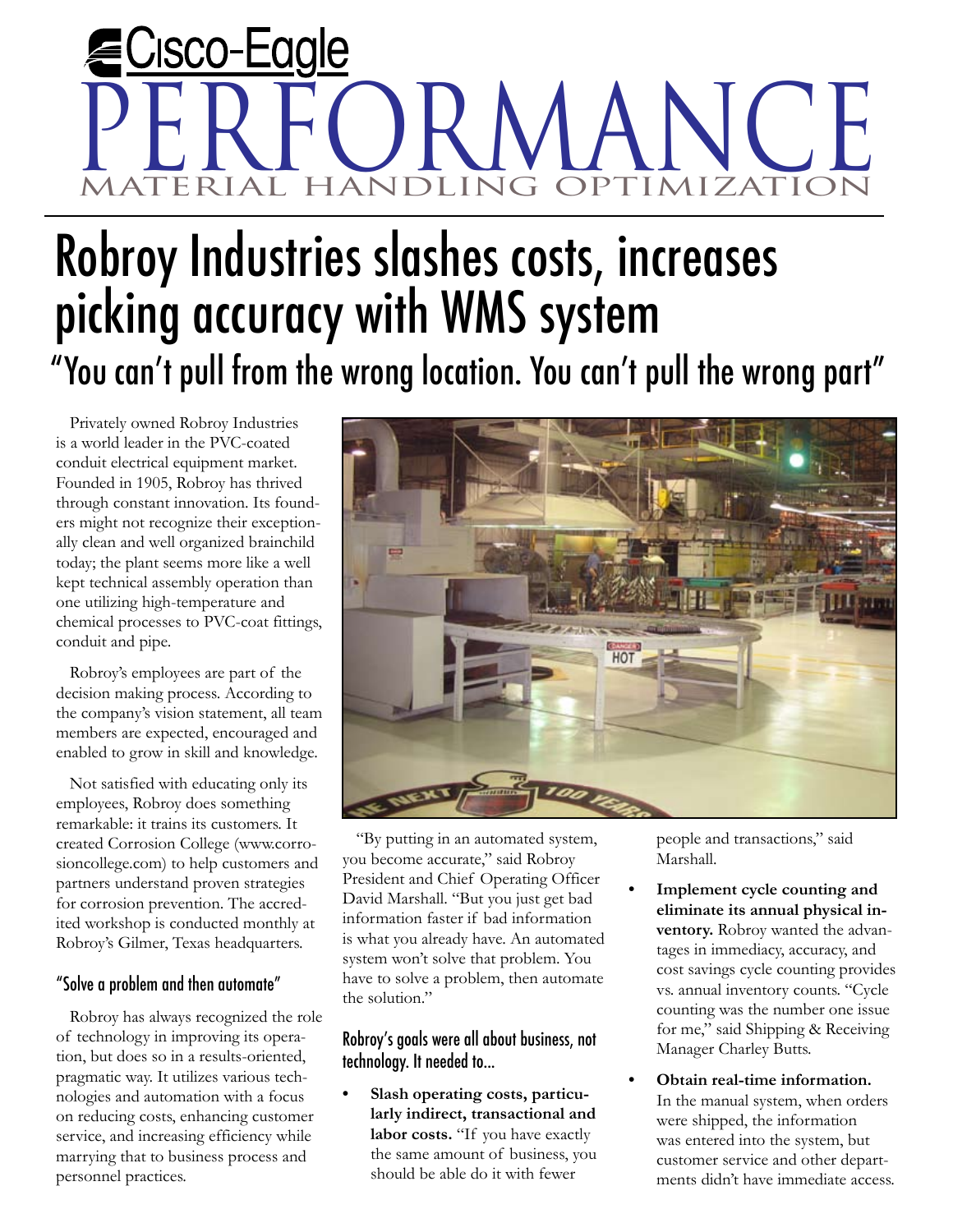

- **Enhance capacity to handle monthly business surges.** 20% of orders are shipped in the final 48 hours of any given month. Robroy needed to improve its ability to process that surge and slash the increased error rates that came with it. **•**
- **Improve order picking accuracy.**  "Accuracy was a top priority," said Butts. Robroy had to reduce its error rate and improve its ability to prevent future picking and shipping errors. **•**
- **Control the pace of work.** Allocating labor and when it would be utilized was a key goal. In the manual system, all orders were printed and released to pickers, essentially allowing them to set the work pace based on what was in the queue. Robroy wanted precise management of the order picking process. **•**

#### "Preparing People's Minds for Success"

Robroy invited Dallas-based CEI Logistics, the consulting division of Cisco-Eagle, Inc., to assess its operations to determine the business case—if any—for a Warehouse Management System.

Robroy and CEI started by mapping existing processes to identify current transactional volumes. In parallel, high level "to-be" processes were defined to leverage standard WMS functionality to reduce manual and/or redundant transactions and increase real-time operational control. The reduction in

transactional volumes was converted to labor savings through analysis. The savings identified formed the basis for WMS returnon-investment.

The process focused on the minutiae of the process at the front end. Then, a detailed requirement document was developed for software specification.

planning," said Billie Traywick, Robroy's Vice President of Operations. "The key was covering as much as we could."

#### Standard Functionality

The team wanted to accomplish its objectives within standard WMS func-

#### "The right decision for us was all the pre-Processes and scenarios were mapped so that all the bases were covered. "That's the sweat equity," said Marshall. "The installation is incidental. It was hard work. CEI didn't compromise its

principles even though it would be the easy thing to do. They wouldn't compromise their integrity just to get an order.

### "The most important thing CEI did, outside of vendor analysis and selection was that they helped us prepare our minds for this"

tionality and avoid the kind of expensive and time consuming customizations that can derail a project. When the team defined its business objectives, it was able to overlay them with a software solution to compare software packages.

The final result was a WMS system more than 90% out of the box.

"CEI Logistics gave us a systematic approach," Traywick said. "We had milestones to hit and we were looking for someone who had the expertise to bring vendors to the table. We went through our objectives in detail—the time processes, activities, and that sort of thing."

"We did a lot of front end thinking on this system," added Butts. "We ran through many different scenarios. What is this going to do with this? How will it affect the material handlers? They had to figure out a new way to do things."

"The most important thing that they did outside of vendor analysis and selection was that they started to prepare our people's minds for this," Marshall added.

"CEI was the right partner because they challenged us," added Traywick. "It wasn't just a yes process. They would say 'I don't think you want that because of this, etc'. I think you may want to consider this. It wasn't just a matter of trading dollars for hours. We got challenged."

"Writing that systems requirement document put things in a sense of order," said Marshall.

#### Minerva WMS selected

The selection process led Robroy to select Minerva's AIMS package due to its robust RF capabilities, flexibility in regards to storage media, cycle counting, and process control.

#### A consultative approach that "didn't compromise"

CEI Logistics' partnership-based WMS implementation process helps clients extensively document their processes and match them to the right software solution. In Robroy's case, this methodical process examined everything that might happen between the time when a truckload of raw material hit the shipping dock to when a load of processed orders were shipped out.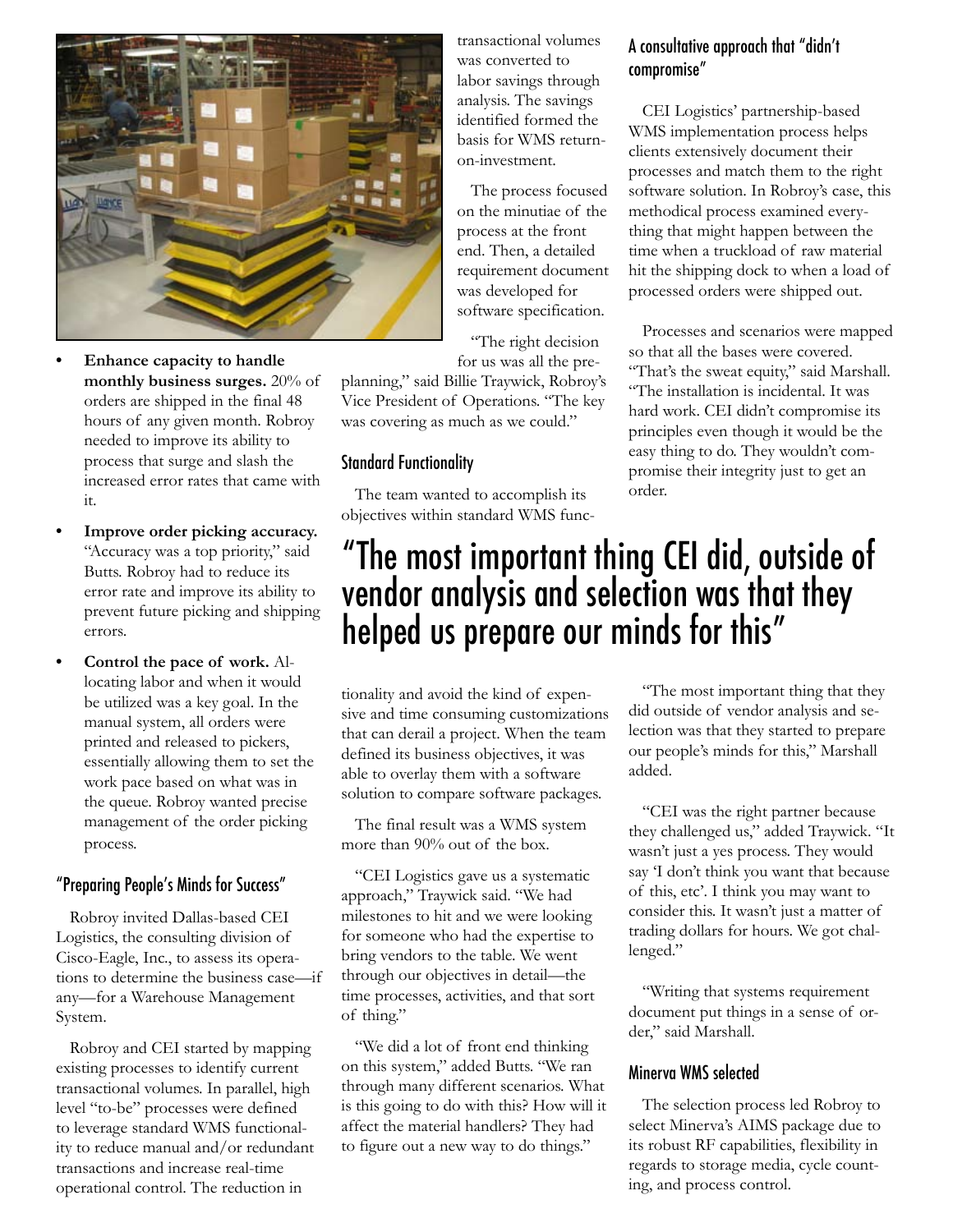## In three record quarters since the system went live, Robroy has managed to reduce transactional costs, increase customer service

#### Training for success

Robroy makes a significant investment in training and educating its employees, so it focused on training for its WMS system.

"The purpose of all the pre-work," said Marshall, "was to rearrange the behaviors so that they were consistent with the software as opposed to making the software consistent with behaviors. Anyone should be able to do it with five minutes of training."

"We're getting even better as the handlers become comfortable with the system," said Butts. "When you're starting on the system, you learn how to do it right. You get better and better and better. They start to understand what's happening on that gun. They're thinking ahead on the order picking gun."

The day the system went live, Robroy was able to operate normally. "We knew there was success at the end of day one of going live because we shipped stuff," said Marshall. "It did not choke the organization."

#### Cycle counting in—annual inventory out

Robroy was able to replace its annual physical inventory with a robust cycle counting system that continues to yield benefits.

In the manual system, Robroy relied on individuals to count a row or set of parts. Cycle counting enforces the need to count in real time. "We didn't know what got counted and didn't get counted," in the manual system said Butts. "Cycle counting makes sure that every single item in every single location gets counted at some time during the year."

The benefits go beyond eliminating the annual inventory and its labor costs. Cycle counting helps Robroy set inventory levels and reduce labor costs. "The system can tell us high movers, low movers, etc.," said Butts. "It helps us cycle count more of the higher volume items. If you have a part that's been sitting there for three years it doesn't make sense to count it every year and you count it over and over again and it never moves. You eliminate that time."



"There are now inventory accuracy measurements," added Traywick. "On a daily basis we can see the accuracy with and without inventory adjustments. We can print that number anytime."

"With cycle counting," said Butts, "if there is an issue we catch it much faster than a physical inventory would." Often an issue is identified within days, rather than within months.

### Handling 20% of all orders in 10% of the time

Twenty percent of Robroy's shipments occur in the last 48 hours of a month, creating a potential shipping bottleneck

and causing error rates to climb during this rush to fill orders. Since WMS implementation, error rate issues have vanished. Despite a series of record quarters, the influx of late orders have been filled without additional headcount or impact to the workflow.

"It doesn't stretch us," said Marshall. "Our error rates used to skyrocket in the last three days of the month. That increases transaction costs. Having the ability to ship twenty percent of your business in ten percent of the available time and maintain accuracy is significant."

#### Real information in real time

Since the WMS implementation, Robroy has improved customer service without increasing headcount on a higher volume of orders. "The system automatically sends tracking information to customer service," said Butts. "They have real time access to it."

The system ensures that customer service only becomes involved in exceptions. Previously, an agent would have needed to intervene in customer service situations that have either been automated or eliminated by the WMS implementation. "We know things as soon as the warehouse does," said Material/ Service Manager Donna Waterstraat. If there is ever a shipping error—a rarity these days—"we find it before the customer does."

"Information is visible to everyone," Marshall said. "Anybody in this building, including me, can look at a customer's order and know if it's shipped or not—carrier and pro number. We're not managing 90% of the orders. We're managing just the exceptions."

#### "If we stock it right, it's impossible to pick it wrong"

It is difficult to make a picking error at Robroy these days. Butts believes that if a part is stocked right, then it can be handled through the supply chain correctly, quickly, and accurately.